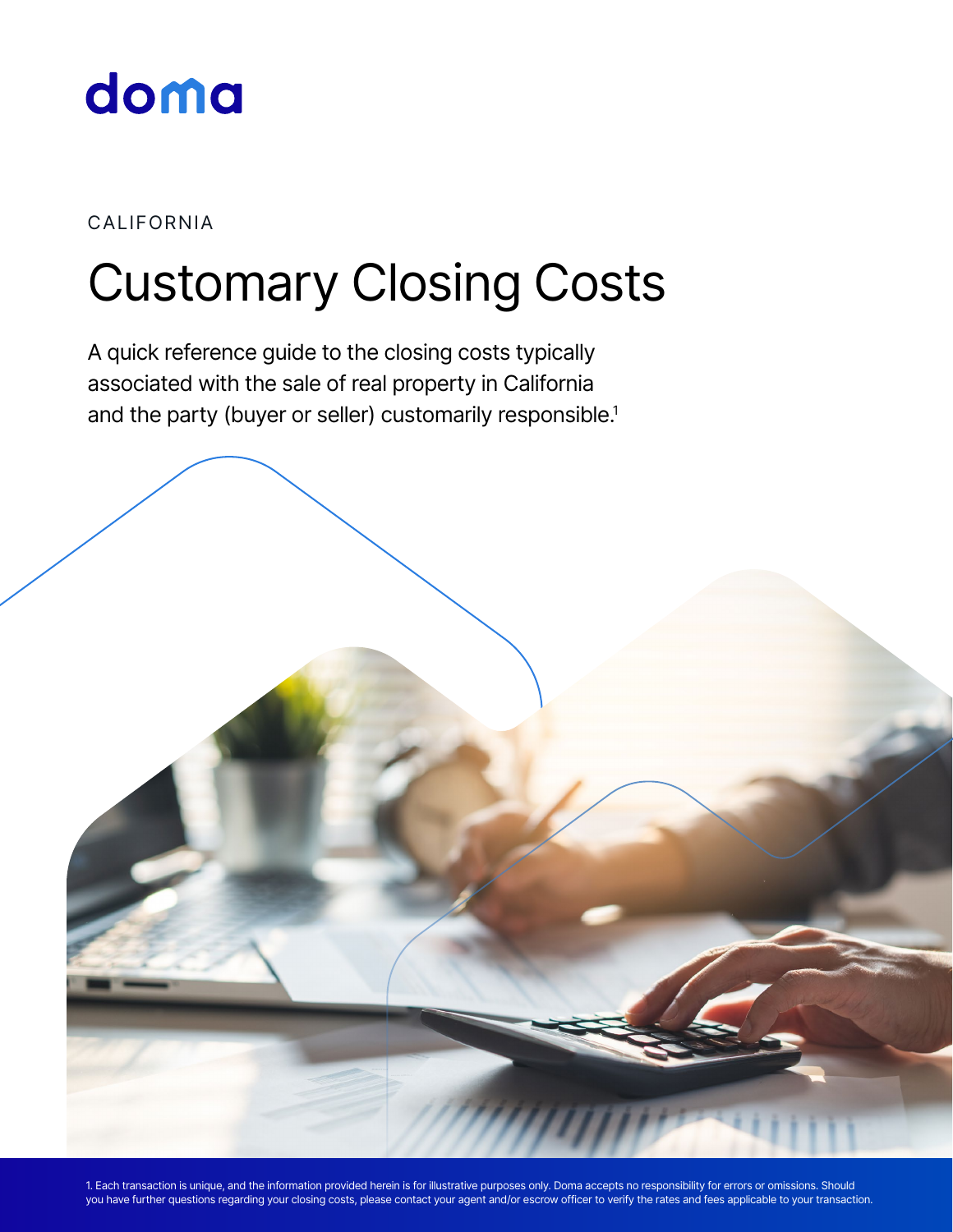#### doma

| <b>County</b>      | <b>Website</b>                  | <b>Escrow</b><br><b>Fees</b> | <b>Title</b><br><b>Fees</b>               | <b>County</b><br><b>Transfer</b><br>Tax $2$ | <b>City Transfer Tax 2</b>                                                                                                                                                                                                                                    |
|--------------------|---------------------------------|------------------------------|-------------------------------------------|---------------------------------------------|---------------------------------------------------------------------------------------------------------------------------------------------------------------------------------------------------------------------------------------------------------------|
| <b>Alameda</b>     | acgov.org                       | Buyer                        | <b>Buyer</b>                              | Seller<br>\$1.10                            | Even Split, Alameda & Emeryville: \$12;<br>Albany: \$15; Berkeley: \$15 up to \$1.6M,<br>\$25 over \$1.6M; Oakland: \$10 up to<br>\$300,000, \$15 over \$300,000, \$17.50 over<br>\$2M, \$25 over \$5M; Hayward: \$8.50;<br>Piedmont: \$13; San Leandro: \$11 |
| <b>Alpine</b>      | alpinecountyca.gov              | Even<br>Split                | <b>Buyer</b>                              | Seller<br>\$1.10                            | <b>None</b>                                                                                                                                                                                                                                                   |
| <b>Amador</b>      | amadorgov.org                   | Even<br>Split                | <b>Buyer</b>                              | Seller<br>\$1.10                            | <b>None</b>                                                                                                                                                                                                                                                   |
| <b>Butte</b>       | buttecounty.net                 | Even<br>Split                | Even Split                                | Seller<br>\$1.10                            | <b>None</b>                                                                                                                                                                                                                                                   |
| <b>Calaveras</b>   | calverasgov.us                  | Even<br>Split                | Even Split                                | Seller<br>\$1.10                            | <b>None</b>                                                                                                                                                                                                                                                   |
| Colusa             | countyofcolusa.org              | Even<br>Split                | Even Split                                | Seller<br>\$1.10                            | <b>None</b>                                                                                                                                                                                                                                                   |
|                    | Contra Costa contracosta.ca.gov | Buyer                        | <b>Buyer</b>                              | Seller<br>\$1.10                            | Even Split, El Cerrito: 1.25%; Richmond:<br>0.7% up to \$1M, 1.25% over \$1M, 2.5% over<br>\$3M, 3% over \$10M                                                                                                                                                |
| <b>Del Norte</b>   | co.del-norte.ca.us              | Even<br>Split                | Even Split                                | Seller<br>\$1.10                            | <b>None</b>                                                                                                                                                                                                                                                   |
| <b>El Dorado</b>   | edcgov.us                       | Even<br>Split                | Even Split                                | Seller<br>\$1.10                            | <b>None</b>                                                                                                                                                                                                                                                   |
| <b>Fresno</b>      | co.fresno.ca.us                 | Even<br>Split                | Seller                                    | Seller<br>\$1.10                            | <b>None</b>                                                                                                                                                                                                                                                   |
| Glenn              | countyofglenn.net               | Even<br>Split                | Even Split                                | Seller<br>\$1.10                            | <b>None</b>                                                                                                                                                                                                                                                   |
| <b>Humboldt</b>    | humboldtgov.org                 | Even<br>Split                | Seller                                    | Seller<br>\$1.10                            | <b>None</b>                                                                                                                                                                                                                                                   |
| <b>Imperial</b>    | imperialcounty.org              | Even<br>Split                | Even Split                                | Seller<br>\$1.10                            | <b>None</b>                                                                                                                                                                                                                                                   |
| <b>Inyo</b>        | inyocouny.us                    | Even<br>Split                | Seller                                    | Seller<br>\$1.10                            | <b>None</b>                                                                                                                                                                                                                                                   |
| <b>Kern</b>        | kerncounty.com                  | Even<br>Split                | Seller<br><b>Ridgcrest:</b><br>Even Split | Seller<br>\$1.10                            | <b>None</b>                                                                                                                                                                                                                                                   |
| <b>Kings</b>       | countyofkings.com               | Even<br>Split                | Seller                                    | Seller<br>\$1.10                            | <b>None</b>                                                                                                                                                                                                                                                   |
| Lake               | lakecountyca.gov                | Buyer                        | <b>Buyer</b>                              | Seller<br>\$1.10                            | <b>None</b>                                                                                                                                                                                                                                                   |
| Lassen             | lassencounty.org                | Even<br>Split                | Even Split                                | Seller<br>\$1.10                            | <b>None</b>                                                                                                                                                                                                                                                   |
| <b>Los Angeles</b> | lacounty.gov                    | Even<br>Split                | Seller                                    | Seller<br>\$1.10                            | Seller Pays, Culver City: 1.5% for \$1.5M to<br>\$3M, 3% up to \$10M, 4% over \$10M; Los<br>Angeles: \$4.50; Pomona: \$2.20; Redondo<br>Beach: \$2.20; Santa Monica: \$3 up to<br>\$5M, \$6 over \$5M                                                         |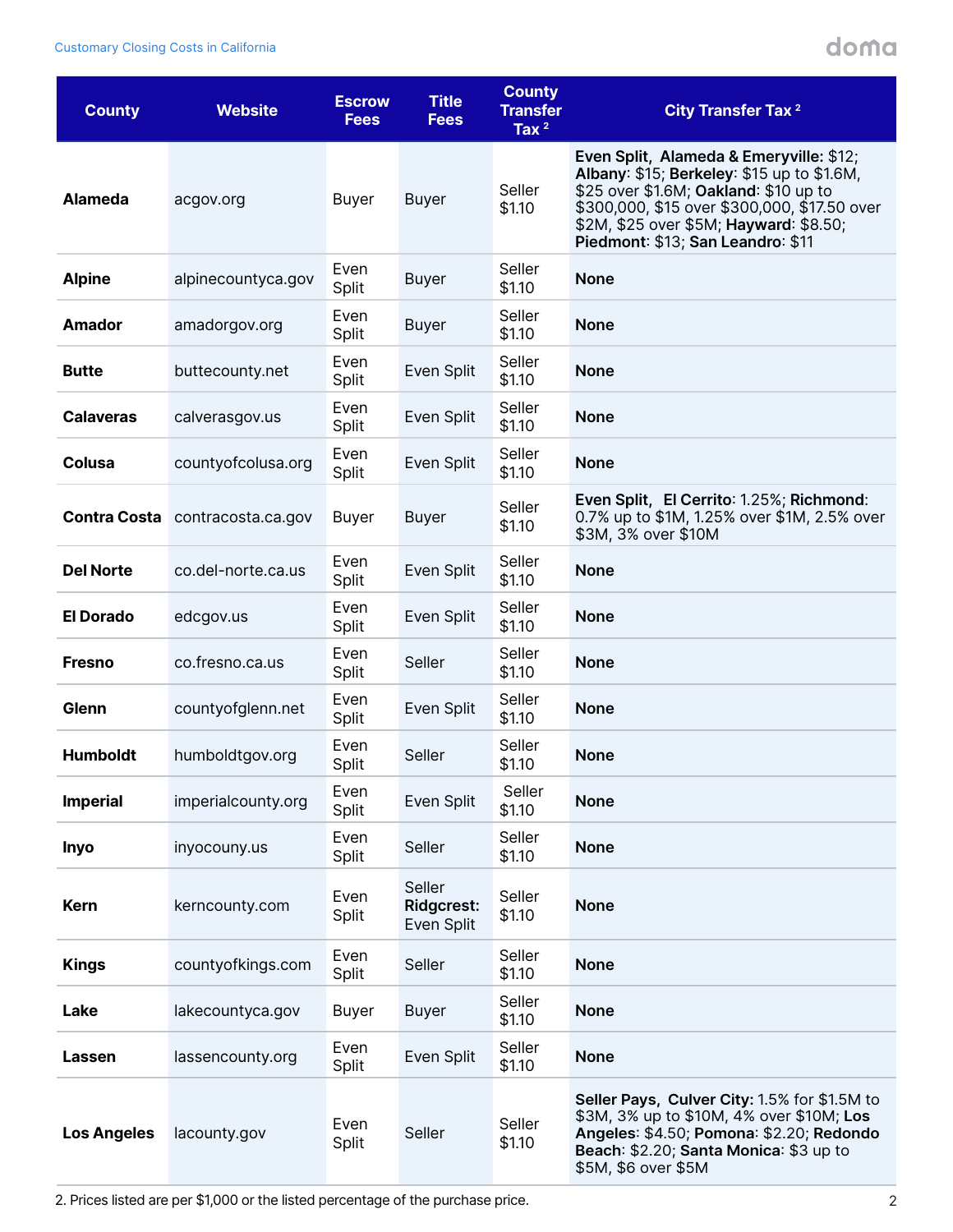### doma

| <b>County</b>                    | <b>Website</b>          | <b>Escrow</b><br><b>Fees</b> | <b>Title</b><br><b>Fees</b> | <b>County</b><br><b>Transfer</b><br>Tax $2$ | <b>City Transfer Tax 2</b>                                                                                                          |
|----------------------------------|-------------------------|------------------------------|-----------------------------|---------------------------------------------|-------------------------------------------------------------------------------------------------------------------------------------|
| <b>Madera</b>                    | maderacounty.com        | Even<br>Split                | Even Split                  | Seller<br>\$1.10                            | <b>None</b>                                                                                                                         |
| <b>Marin</b>                     | marincounty.org         | <b>Buyer</b>                 | <b>Buyer</b>                | Seller<br>\$1.10                            | Seller Pays, San Rafael: \$2                                                                                                        |
| <b>Mariposa</b>                  | mariposacounty.org      | Even<br>Split                | Even Split                  | Seller<br>\$1.10                            | <b>None</b>                                                                                                                         |
| <b>Mendocino</b>                 | mendocinocounty.<br>org | <b>Buyer</b>                 | <b>Buyer</b>                | Seller<br>\$1.10                            | <b>None</b>                                                                                                                         |
| <b>Merced</b>                    | co.merced.ca.us         | Even<br>Split                | Even Split                  | Seller<br>\$1.10                            | <b>None</b>                                                                                                                         |
| <b>Modoc</b>                     | co.modoc.ca.us          | Even<br>Split                | Seller                      | Seller<br>\$1.10                            | <b>None</b>                                                                                                                         |
| Mono                             | monocounty.ca.gov       | Even<br>Split                | Seller                      | Seller<br>\$1.10                            | <b>None</b>                                                                                                                         |
| <b>Monterey</b>                  | co.monterey.ca.us       | Even<br>Split                | Seller                      | Seller<br>\$1.10                            | <b>None</b>                                                                                                                         |
| <b>Napa</b>                      | countyofnapa.org        | <b>Buyer</b>                 | <b>Buyer</b>                | Seller<br>\$1.10                            | <b>None</b>                                                                                                                         |
| <b>Nevada</b>                    | mynevadacounty.<br>com  | Even<br>Split                | Even Split                  | Seller<br>\$1.10                            | <b>None</b>                                                                                                                         |
| Orange                           | ocgov.com               | Even<br>Split                | Seller                      | Seller<br>\$1.10                            | <b>None</b>                                                                                                                         |
| <b>Placer</b>                    | placer.ca.gov           | Even<br>Split                | Even Split                  | Seller<br>\$1.10                            | <b>None</b>                                                                                                                         |
| <b>Plumas</b>                    | plumascounty.us         | Even<br>Split                | Seller                      | Seller<br>\$1.10                            | <b>None</b>                                                                                                                         |
| <b>Riverside</b>                 | rivco.org               | Even<br>Split                | Seller                      | Seller<br>\$1.10                            | Seller Pays, Riverside: \$1.10                                                                                                      |
| <b>Sacramento</b>                | saccounty.gov           | Seller                       | Seller                      | Seller<br>\$1.10                            | Even Split, Sacramento: \$2.75                                                                                                      |
| <b>San Benito</b>                | cosb.us                 | Seller                       | Seller                      | Seller<br>\$1.10                            | <b>None</b>                                                                                                                         |
| San<br><b>Bernardino</b>         | sbcounty.gov            | Even<br>Split                | Seller                      | Seller<br>\$1.10                            | <b>None</b>                                                                                                                         |
| <b>San Diego</b>                 | sandiegocounty.gov      | Even<br>Split                | Seller                      | Seller<br>\$1.10                            | <b>None</b>                                                                                                                         |
| San<br><b>Francisco</b>          | sf.gov                  | <b>Buyer</b>                 | <b>Buyer</b>                | Included<br>in City                         | Seller Pays \$5 up to \$250,000, \$6.80 up to<br>\$1M, \$7.50 up to \$5M, \$22.50 up to \$10M,<br>\$55 up to \$25M, \$60 over \$25M |
| <b>San Joaquin</b>               | sjgov.org               | Even<br>Split                | Even Split                  | Seller<br>\$1.10                            | <b>None</b>                                                                                                                         |
| <b>San Luis</b><br><b>Obispo</b> | slocounty.ca.gov        | Even<br>Split                | Seller                      | Seller<br>\$1.10                            | <b>None</b>                                                                                                                         |
| <b>San Mateo</b>                 | smcgov.org              | Buyer                        | <b>Buyer</b>                | Seller<br>\$1.10                            | Even Split, San Mateo: \$5                                                                                                          |

2. Prices listed are per \$1,000 or the listed percentage of the purchase price.